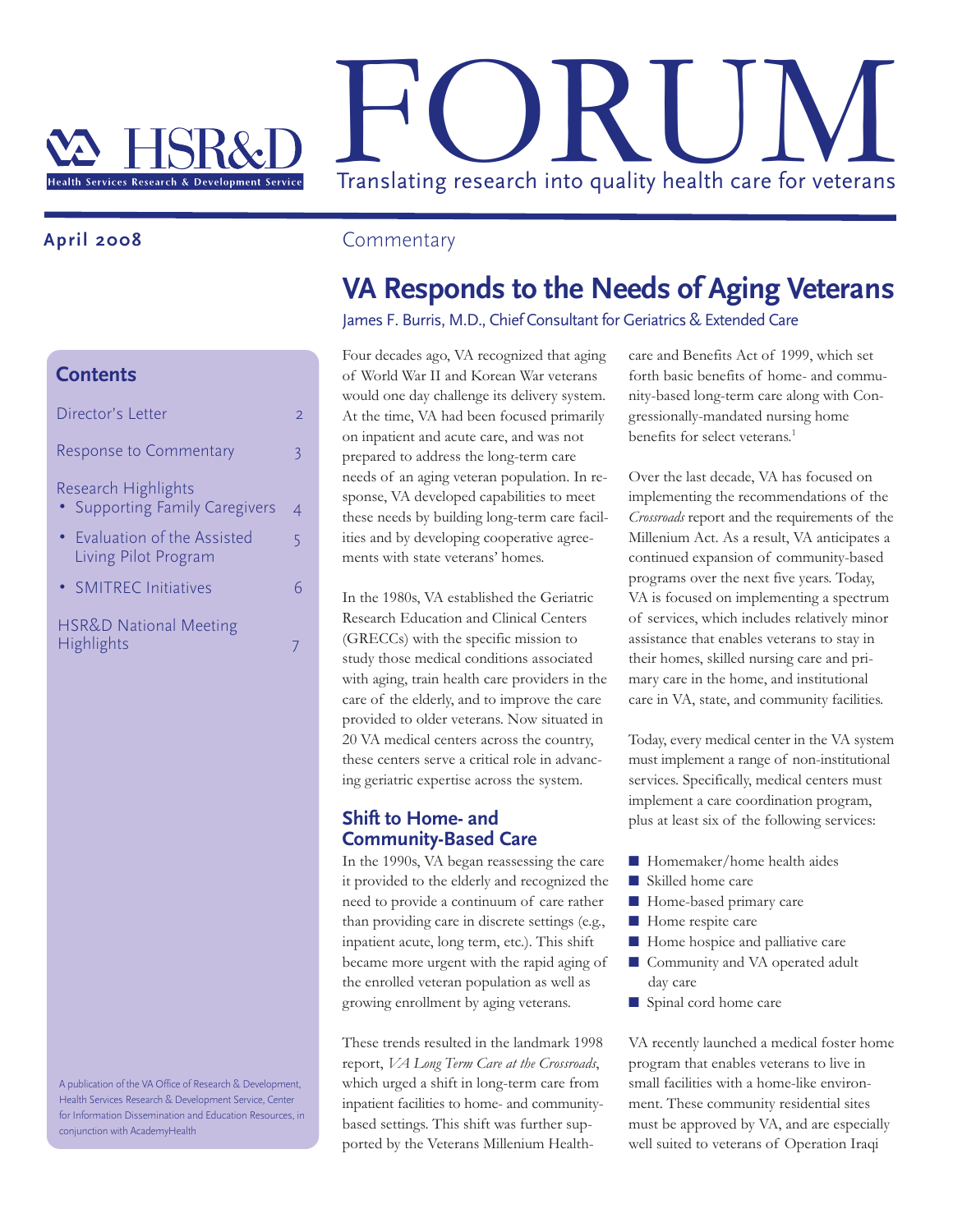#### **Director's Letter**



In the past year, HSR&D has announced research initiatives in medical informatics, health services research (HSR) genomics, and translating provider education to improved patient outcomes. For nearly two decades, the VA's electronic medical record has drawn investigators to the VA because it provides such a powerful resource for insight into a wide variety of HSR issues. Unfortunately, much information (e.g., bacteriology,

pathology, narrative provider notes, etc.) is available only in text format, which requires reading individual records, a labor intensive task. The goals of the medical informatics initiative are to de-identify text information as completely as possible, and to enable electronic analysis of it by researchers.

The HSR genomics initiative assumes that shortly, certain gene polymorphisms will be unequivocally associated with risk or resilience to common adult diseases, and will predict responsiveness or adverse risk to a variety of medications. The two year goal is to create teams of VA HSR genomic researchers who are prepared to characterize the additional value genomic information provides to diagnosis and treatment, develop ways to educate providers and patients, and address the many other important issues that are already beginning to appear. The recent article by Scheuner, et al. in the *Journal of the American Medical Association* demonstrates that VA's HSR genomics program is already making national contributions.<sup>1</sup>

The initiative to translate education into improved patient outcomes recognizes that while substantial research has examined relationships between education and knowledge, few studies have examined the most effective educational approaches to improving patient outcomes. This initiative is particularly complex, since it involves modifying provider behavior in demanding clinical environments where provider-patient time is precious.

The goals of these initiatives will not be attained easily. I expect they will remain in the HSR&D forefront for many years.

*Seth A. Eisen, M.D., M.Sc. Director, HSR*&*D*

1. Scheuner M, et al. Delivery of Genomic Medicine for Common Chronic Adult Diseases. *Journal of the American Medical Association* 2008; 299(11):1320-34.

Freedom (OIF) and Operation Enduring Freedom (OEF), who do not want to live in an institutional setting but cannot live independently at home.

While the increased availability of home- and community-based services has had the desired effect of reducing inpatient demand, VA is still experiencing significant need for nursing home services. In addition to its own nursing home facilities, VA contracts with CMS-certified community nursing homes to provide care for veterans. Typically, a veteran is placed in a community nursing home on a short-term VA contract, ultimately transitioning to Medicaid for long-term care. VA also has a nationwide program with state homes, paying a per diem for each day a veteran is a resident of a state home.

Advances in the application of technology to care delivery, such as wireless devices and the Internet, also play a role in meeting the needs of the aging patient population.

Home telehealth offers significant potential to veterans, particularly in overcoming time and distance barriers in rural areas. One example is VA's teleretinal imaging program, launched in 2007. The program offers initial screening for eye disease to veterans with diabetes. Under this program, retinal images are taken in primary care settings and sent to an image reading center where they are evaluated by an eye care specialist.

#### **Trends Point to Research Needs**

The rapidly aging veteran population poses several important research opportunities. The satisfaction of veterans and families with the care they receive in home- and community-based settings is largely unknown. In addition, the impact of care provision in these newer settings in reducing emergency room and hospital usage is an important potential consequence that we need to better understand. And while we know, in general, that home- and community-based settings are less expensive than inpatient settings, we do not have data on the relative cost of care across these care settings.

**"The rapidly aging veteran population poses several important research opportunities. The satisfaction of veterans and families with the care they receive in home- and communitybased settings is largely unknown."**

While VA has successfully negotiated with pharmaceutical manufacturers to get their best prices, the cost of drugs continues to rise. It is quite common for individuals over 65 to have multiple medications. Unfortunately, clinical trials typically do not include the elderly, so we suffer from limited data on the safety and efficacy of drugs for this population.

Patient access to information on the Internet has had quite an impact. Some of this information is quite reliable and timely, but other information is dangerous and inaccurate. VA could play a larger role in sorting this out for veterans. My HealtheVet offers an important opportunity for veterans to *continued on page 8*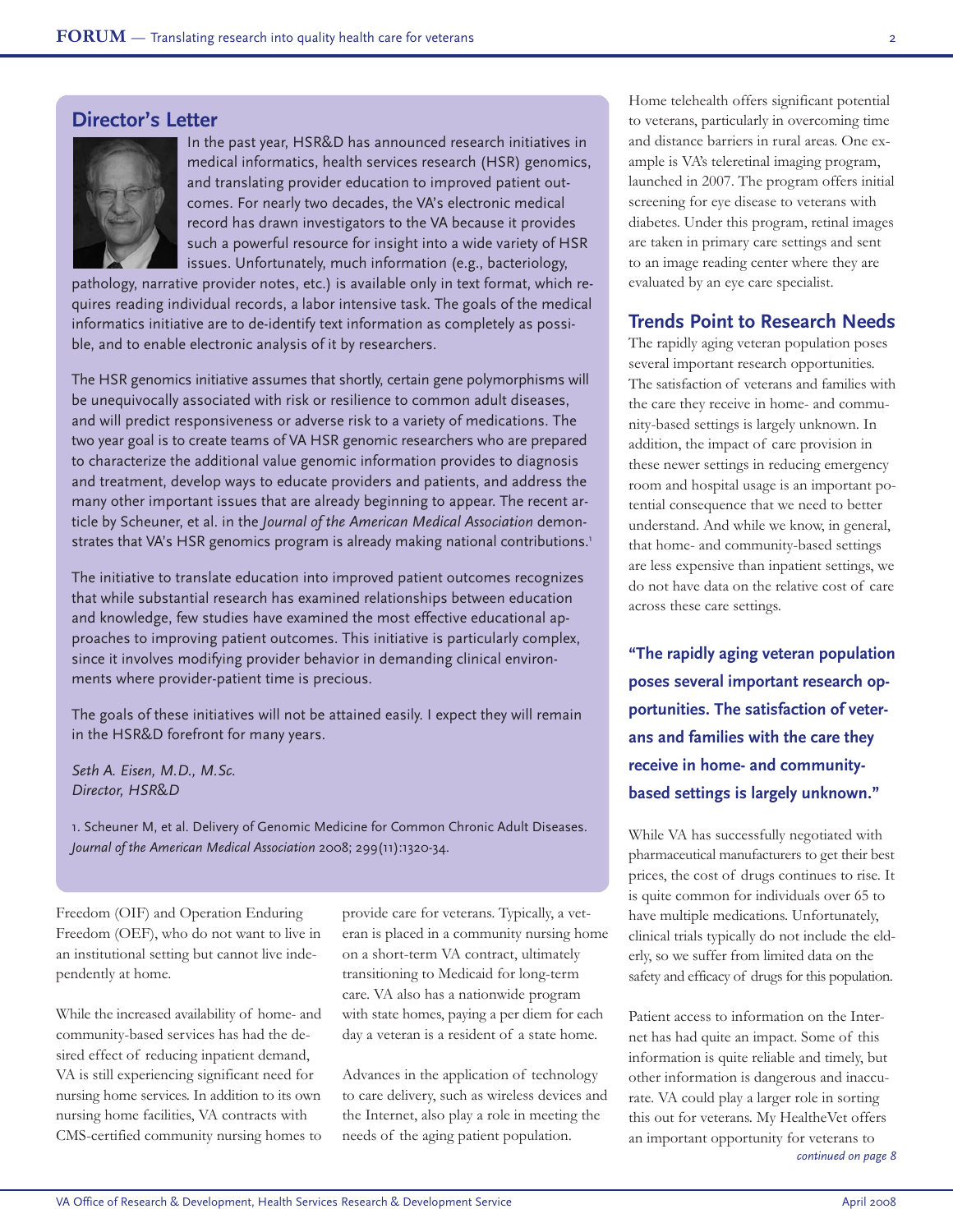#### Response to Commentary

# **Defining Better Care for Aging Veterans**

Joseph Francis, M.D., M.P.H., VA Central Office, Washington, D.C.

VA was among the first health systems to recognize how aging would impact care and costs, and, presciently, it prepared by adopting innovative approaches to research, education, and clinical care. Recently, national policies and customer demand have stimulated new measures focusing on providing care in more home-like settings that better match the needs and values of patients and families.

Those of us who care for older veterans feel passionately about the approaches that VA has adopted. Yet, when we step into our administrative or research personae, questions linger. Who really benefits? What will it cost? Is it sustainable? Could our finite resources be used in better ways? The "market-based" indicators outside VA are discouraging—with the exception of academic settings (where graduate medical education requirements demand minimal exposure to model geriatric care), the numbers of practicing geriatricians have been declining.

For the researcher or administrator seeking to define better care for aging veterans, three principles are key.

**First, we must get further into the "black box" of our interventions.** VA's care delivery is based on a model of primary care, which has been indisputably effective in improving the quality and coordination of our care. Yet, a dozen years ago, a VA-sponsored multi-site trial showed this intervention increased, rather than reduced, the use of inpatient care. VA did not abandon primary care based on these results, but ongoing work continues to probe deeper to better understand how structures (e.g., makeup of teams) and processes of care (e.g., fidelity to evidence-based practices) determine outcomes.

Models of geriatric care demand similar scrutiny. At one time, home-based primary care and comprehensive geriatric assessment were considered the "magic bullets" of caring for complex older patients—yet trials within VA have shown either modest benefits or substantial costs.<sup>1,2</sup>

**"Those of us who care for older veterans feel passionately about the approaches that VA has adopted. Yet, when we step into our administrative or research personae, questions linger. Who really benefits? What will it cost? Is it sustainable? Could our finite resources be used in better ways?"**

As with primary care, we now must "muddle through"—probing with quantitative and qualitative methods to understand what aspects of care make a difference, and which patients benefit. In the absence of an accepted "gold standard," much variation exists across VA in geriatric care. Harnessing that variation for self-inquiry requires that the entire delivery system be engaged in practice-based learning.

**Second, complex chronic illness, not aging itself, is the challenge.** A century of geriatric bioscience has demonstrated that age is a poor surrogate for physiological function, and that the stronger determinant of quality of life is chronic illness. But there is growing evidence that care focused on only a single disease leads to inadequate attention to other problems, to the patient's detriment. Our knowledge base for managing complex, co-occurring problems is sparse, and demands response from the research community.

New methods of inquiry, such as "real world" trials that do not exclude patients with comorbid illness, and large scale observational studies that tap into electronic health records, are needed to understand such complexity. The physical and psychological effects of combat trauma surely have impact over the lifespan and must be studied—in both older and younger veterans.

#### **Third, meaningful quality measures must be developed and validated.** Ar-

guably, the greatest contributor to VA's quality transformation over the past decade has been the systematic use of evidence-based measures of quality. Quality measures have also been used as surrogate outcome measures to test delivery system innovations. Little is known about measuring the quality of care rendered to patients with complex, chronic illness, and concerns have been raised that individual metrics may be inappropriate for frail elderly. Recently, RAND investigators constructed a quality index from 21 process-of-care indicators and showed its association with survival among older managed care patients.3

While the RAND population was not as frail as VA's, and not all measures would be relevant to older veterans, the potential utility of the RAND approach is obvious. The major barrier to executing such an approach, the burden of collecting multi-dimensional indicators, could be substantially mitigated through appropriate use of VA's electronic health record.

#### **References**

- 1. Cohen HJ, et al. A Controlled Trial of Inpatient and Outpatient Geriatric Evaluation and Management. *New England Journal of Medicine* 2002; 346(12):905-12.
- 2. Hughes SL, et al. Effectiveness of Team-Managed Home-based Primary Care: a Randomized Multicenter Trial. *Journal of the American Medical Association* 2000; 284:2877-85.
- 3. Higashi T, et al. Quality of Care is Associated with Survival in Vulnerable Older Patients. *Annals of Internal Medicine* 2005; 143:274-81.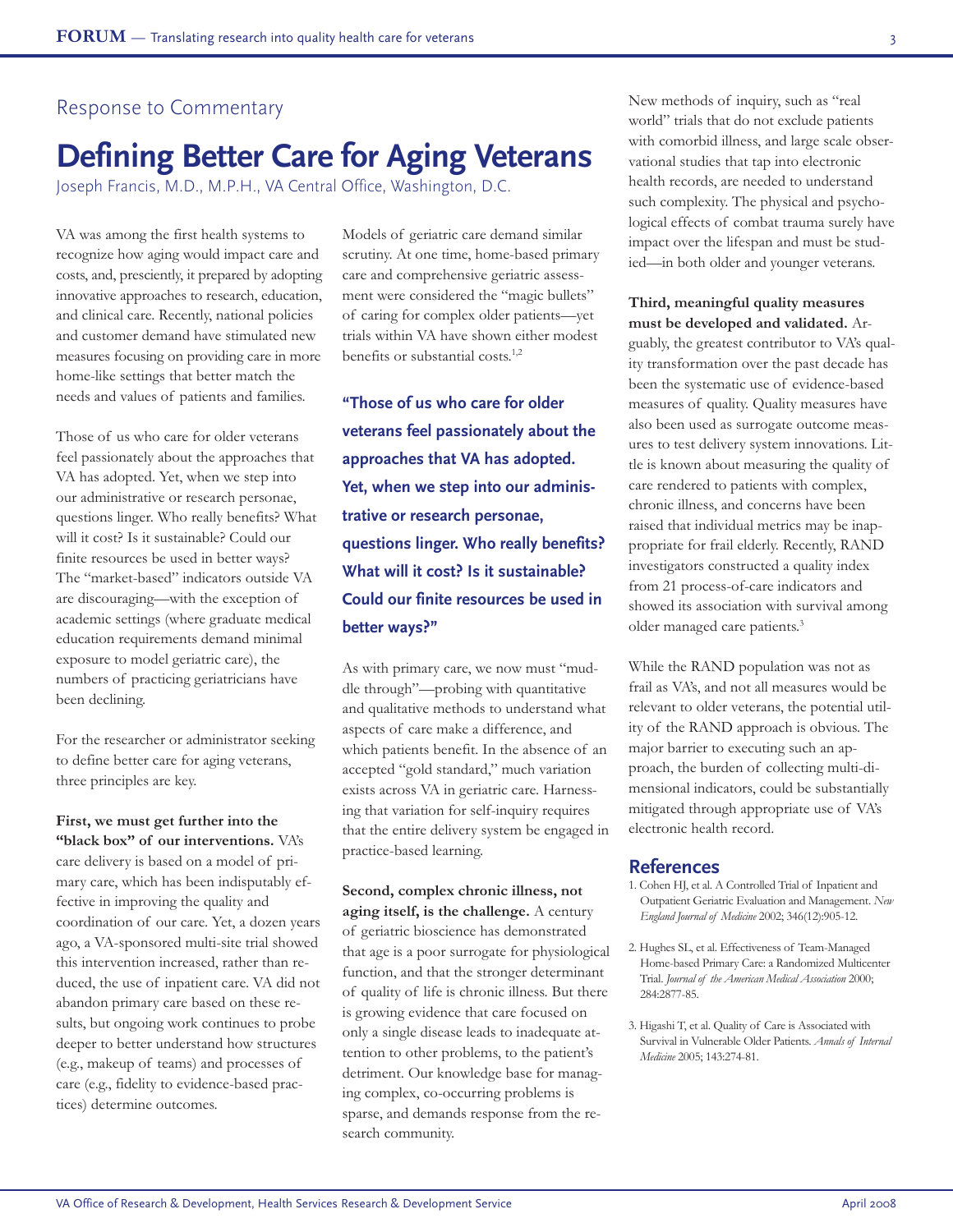# **Finding Better Ways to Support Family Caregivers**

Linda O. Nichols, Ph.D., VA Medical Center of Memphis

Family caregivers are estimated to reach 37 million by 2050, an 85 percent increase from 2000. Of these, about 20 percent provide care to individuals with dementia. The number of individuals needing dementia care will rise from 4.5 million to 13.2 million by 2050. Of the 500,000 veterans with dementia, 155,000 sought care in 2006; this figure is expected to increase to 218,000 by 2017.

Caregiving is characterized by diverse challenges. Caregivers are at moderate risk for adverse outcomes in multiple domains, but not extreme risk in any one outcome. However, these multiple risks erode health and quality of life. Caregivers suffer more from depression and mental health problems than non-caregivers. Caregivers to individuals with dementia report more emotional, physical, social, and financial problems than other caregivers, and have increased risk of mortality.1

#### **Dementia Caregiving**

Dementia caregiving has been the focus of recent federally funded studies and initiatives. The National Institute on Aging (NIA) and National Institute of Nursing Research (NINR) project, Resources for Enhancing Alzheimer's Caregiver Health (REACH II), was the first multi-site, randomized controlled trial to test the efficacy of a multi-component intervention for diverse racial/ethnic caregivers. The sixmonth REACH II intervention of 12 individual in-home and telephone sessions and five telephone support group sessions targeted areas linked to caregiver risk and quality of life: burden, emotional well-being, self-care/healthy behaviors, social support, and patient problem behaviors. Control caregivers received two brief phone calls.

Compared to controls, Latino/Hispanic and White/Caucasian intervention caregivers experienced significantly greater improvement in quality of life, as did Black/African-American intervention spouse caregivers. Clinical depression prevalence was also significantly lower for intervention caregivers.2 An underlying assumption was that the intervention would reduce caregivers' stress and improve their ability to manage behavior problems, leading to decreased time spent in caregiving activities. At six months there was a significant difference for intervention, compared to control, caregivers in reported hours providing care. The incremental cost effectiveness ratio showed that intervention caregivers had one extra hour per day not spent in caregiving at a cost of \$5 per day.3

This time finding was borne out in the HSR&D-funded Memphis VAMC CON-NECT study, a randomized clinical trial of telephone support groups vs. usual care for African-American/Black and Caucasian/ White dementia caregivers, who were either providing care to a veteran or were themselves a veteran. As in REACH II, the study focus was on caregiver burden, emotional well-being, self-care/healthy behaviors, social support, and patient problem behaviors. However, the intervention was delivered through a low staffing, low technology telephone support group model, with each group including a group leader and 5 to 6 caregivers. The 14 one-hour sessions over one year were semi-structured with education, coping skills, cognitive restructuring, and support components. On average, from baseline, intervention caregivers reported 0.46 fewer hours of caregiving time per day compared to usual care caregivers who reported 1.3 hours more.

In addition to caregiver outcomes, telephone support also improves patient cost outcomes. The HSR&D-funded, Telehealth Education Program (TEP) dementia caregiver telephone support/education intervention in VISN 2 has shown a significant health care cost savings of \$2,768 per patient at six months. TEP was composed of 10 weekly telephone support groups covering topics similar to the REACH II trial but focused on spousal caregivers living with veterans with moderate to severe dementia.

#### **Growing Federal Commitment**

Results from studies like these have encouraged increased commitment by Congress and the VA to support caregivers. The Office of Geriatrics and Extended Care has convened recent workgroups to develop best practice recommendations for VHA concerning dementia training materials, clinical care, care coordination, and administrative practices. In FY08, Congress and the VA awarded nearly \$4.7 million to eight caregiver assistance pilot programs to expand and improve health care education and provide needed training and resources for caregivers who assist disabled and aging veterans in their homes. One of these projects, REACH VA, is a clinical translation of the REACH II study that will provide services to 350 caregivers at 20 sites.

Finding better ways to support family caregivers, who are the largest source of longterm care services in the United States, is a major public health challenge. These projects highlight the VA's commitment to caregivers and VHA's leadership in research implementation, the translation of research findings into clinical practice and personal behavior.

#### **References**

- 1. Schulz R and L Martire. Family Caregiving of Persons with Dementia: Prevalence, Health Effects, and Support Strategies. *American Journal of Geriatric Psychiatry* 2004; 12:240-9.
- 2. Belle S, et al. for the REACH II Investigators. Enhancing the Quality of Life of Hispanic/Latino, Black/African-American, and White/Caucasian Dementia Caregivers: The REACH II Randomized Controlled Trial. *Annals of Internal Medicine* 2006; 145:727-38.
- 3. Nichols L, et al. The Cost Effectiveness of a Behavior Intervention with Caregivers of Alzheimer's Patients. *Journal of the American Geriatrics Society* 2007; Dec 27 [Epub ahead of print].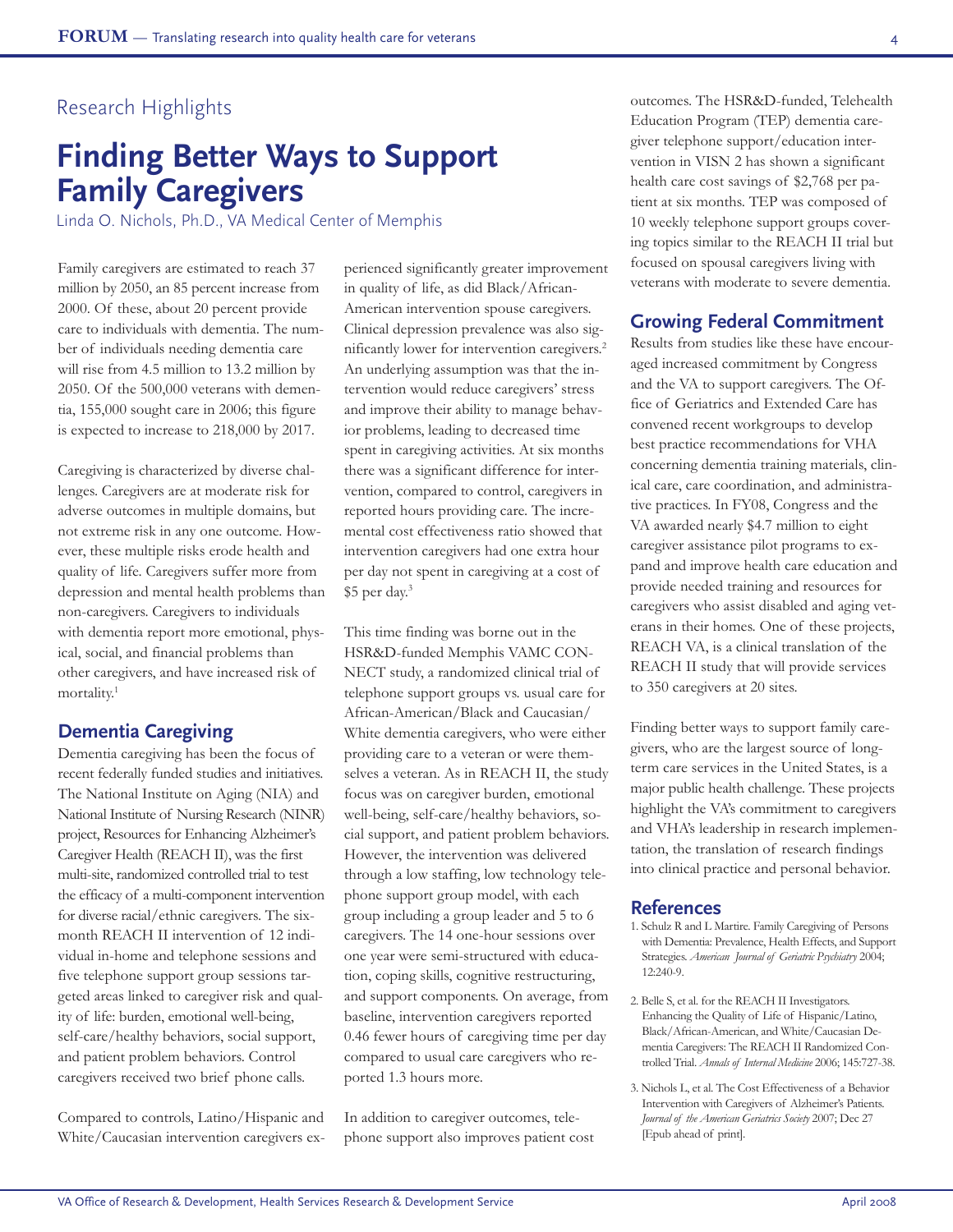## Research Highlights

# **Evaluation of the Assisted Living Pilot Program**

Susan C. Hedrick, Ph.D., Northwest HSR&D Center of Excellence Marylou Guihan, Ph.D., Hines HSR&D Center of Excellence Michael Chapko, Ph.D., Northwest HSR&D Center of Excellence

Assisted living and related community-residential care programs such as adult family homes are of growing importance. These programs offer the promise of serving persons needing long-term care in settings that can meet their needs while maximizing autonomy and privacy in a home-like setting.<sup>1</sup>

While assisted living primarily serves those who can pay out-of-pocket, the majority of states have moved to make some Medicaid funds available to allow those with lower incomes to access these programs.

VA is another possible funding source to extend assisted living services to moderate and low income individuals. Long known as a leader in providing an extensive continuum of long-term care services, VA was authorized in Public Law 106-117 to provide these services as part of a pilot demonstration and evaluation to assess the "feasibility and practicability of enabling veterans to secure needed assisted living services as an alternative to nursing home care."

#### **Findings from the Evaluation of the ALPP**

The Northwest VISN, VISN 20, implemented the Assisted Living Pilot Program (ALPP) in seven Medical Centers in four states: Anchorage, Alaska; Boise, Idaho; Portland, Ore.; Roseburg, Ore.; Spokane, Wash.; Puget Sound Health Care System (Seattle and American Lake, Wash.); and White City, Ore. Investigators from the Northwest and Hines HSR&D Centers of Excellence conducted the evaluation. ALPP was designed to contract with existing community facilities to serve the needs of the VA patient population while reducing costs

to the system by transitioning residents to private pay or Medicaid after an initial period of VA payment.

The main findings from our evaluation of the ALPP program follow.

■ ALPP was successfully implemented. From January 29, 2002 through December 31, 2004, 789 veterans were placed in 142 ALPP facilities, indicating that ALPP was able to attract an impressive number of veterans and is a feasible program based on this criterion.

■ Veterans were admitted as planned to all types of community-based programs licensed under state Medicaid-waiver programs: 56 percent to Assisted Living Facilities, 28 percent to Residential Care Facilities, and 16 percent to Adult Family Homes.

■ The average ALPP veteran was a 70year-old, unmarried, white male who was not service connected, was referred from an inpatient hospital setting, and was living in a private home at referral.<sup>2</sup>

■ ALPP veterans showed very little change in health status over the 12 months after enrollment. Health status typically deteriorates over time in a population in need of residential care; this finding suggests that ALPP may have helped maintain veterans' health over time.

■ Veterans, caregivers, ALPP providers, and VA staff were very satisfied with ALPP services.

■ The mean ALPP cost per day was \$84.89 and the mean length of stay paid for by VA was 65.5 days. This finding, as well as the next two, is based on the data for only those participants who completed the informed consent for use of their data in publications. ■ The total cost per veteran of all health care paid for by VA during the 12-month follow-up period was \$29,812 which was significantly higher by \$11,533 than the cost per comparison group veteran, controlling for baseline differences. This difference was the result of additional ALPP facility (\$5,560) and case management (\$2,830) costs plus significantly higher primary care, specialty care, emergency care, phone care, and pharmacy costs for patients who participated in ALPP. While the ALPP group had significantly fewer nursing home days and lower cost for nursing home care, the latter was not statistically significant.

■ 53 percent of veterans stayed in ALPP facilities at the end of the VA payment period and 50 percent of surviving veterans were still in an ALPP facility at 12 months.

**"These programs offer the promise of serving persons needing long-term care in settings that can meet their needs while maximizing autonomy and privacy in a home-like setting."**

Our overall assessment was that ALPP could fill an important niche in the continuum of long-term care services at a time when VA is facing a steep increase in the number of chronically ill elderly who will need increasing amounts of long-term care.

VA presented a report describing the results of the pilot evaluation to Congress with an accompanying letter from the Secretary of Veterans Affairs.<sup>3</sup>

This letter highlighted study findings and stated that VA was "not seeking authority to provide assisted living services believing that this is primarily a housing function. VA is, however, actively coordinating outpatient and home-based medical services for veterans in assisted living facilities in a variety of locations."

We hope this study can assist in moving toward the long-term goal of designing the optimal system of residential care services

*continued on page 8*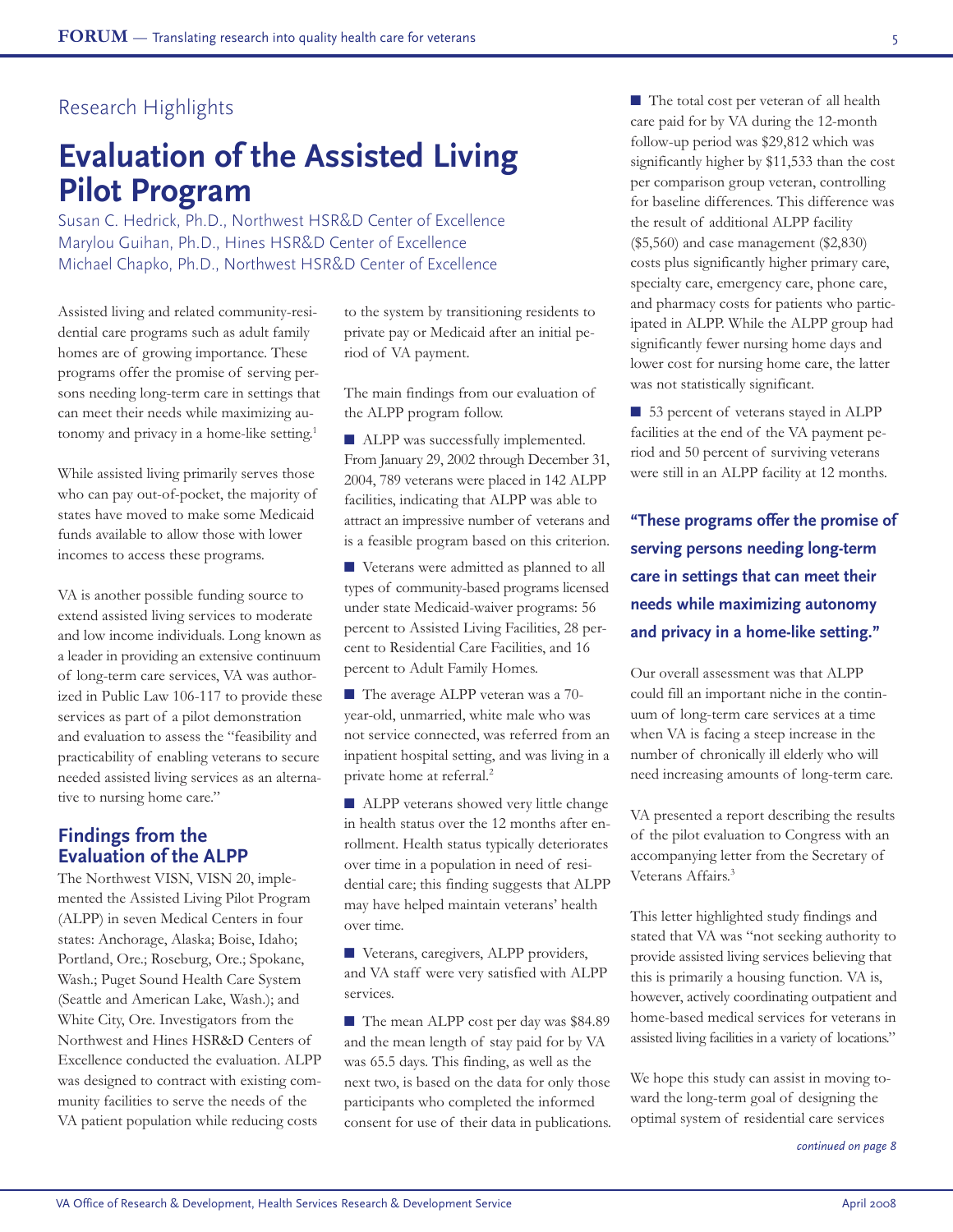## Research Highlights

# **Depression and Suicide in Aging Veterans: SMITREC Initiatives**

Helen C. Kales M.D. and Marcia Valenstein M.D., M.S. VA Serious Mental Illness Treatment Research and Evaluation Center (SMITREC) and VA HSR&D Center of Excellence, Ann Arbor, Michigan

Older adults comprise the fastest-growing segment of the U.S. population, with the most significant growth among those over age 80. The percentage of older veterans is even higher than in the general population (37 percent vs. 13 percent), and from 2000 to 2010, veterans age 85 plus will triple to 1.3 million. A considerable number of older veterans experience depression which is associated with substantial suffering, disability, suicide risk, and decreased health-related quality of life. The majority of elders with depression receive treatment in primary care settings where depression is often inadequately treated.

#### **Depression Diagnosis and Treatment**

While depression in elderly patients is highly treatable, the complexity of patients' clinical presentations may result in underdiagnosis and undertreatment, which, in turn, lead to poor outcomes and increased health care utilization. SMITREC investigators have found low rates of diagnosis of mental disorders such as depression in the elderly among primary care providers.<sup>1</sup> A screening tool increased rates of diagnosis and intervention, but did not alter age-related disparities.

Patient factors, such as medical illness, neuropsychiatric comorbidity, and patient beliefs, also interact with provider factors to produce less than optimal management and outcomes. SMITREC investigators have found significantly lower rates of depression detection by treating physicians among subjects with coexisting dementia and depression.2 Only 35 percent of the coexisting dementia and depression group were correctly diagnosed and receiving adequate

**"A considerable number of older veterans experience depression which is associated with substantial suffering, disability, suicide risk, and decreased health-related quality of life."**

treatment for their depression. Treatment inadequacy had both provider-level (lack of guideline-concordant antidepressant titration) and patient- and caregiver-level (lack of adherence) contributions. Patient ethnicity may also play a role: SMITREC investigators have documented significantly lower rates of depression diagnoses in older African Americans as compared to older white and Hispanic patients.

Antidepressant treatment is as efficacious for major depression in elderly patients as in younger adults. However, many elderly patients discontinue medications prematurely; SMITREC investigators have found that up to a third of depressed older veterans did not consistently fill antidepressant prescriptions during acute treatment. Thus, while we have effective treatments for depression for elderly veterans, many veterans do not adhere to them for multiple reasons, including cognitive impairment and beliefs that are often culturally mediated. A current Investigator-Initiated Research grant led by SMITREC investigators is examining the relationship between clinical factors (such as anxiety, polypharmacy, and executive impairment) that may be key modifiable determinants of antidepressant non-adherence for older veterans with depression. Our goal is to develop

a framework for new interventions to improve adherence among this vulnerable population.

Patients with severe depression, as well as dementia and depression or other neuropsychiatric symptoms require additional pharmacological management. However, in 2005, the FDA warned that use of atypical antipsychotics to treat neuropsychiatric symptoms of dementia was associated with increased mortality. SMITREC investigators found that antipsychotic medications were associated with increased mortality in patients with dementia compared to most other medications used for neuropsychiatric symptoms.3 This association is not well understood, and may be due to a direct medication effect or to the pathophysiology underlying neuropsychiatric symptoms that prompt antipsychotic use. A current NIMH R01 grant led by SMITREC investigators is exploring the relationship of antipsychotic use, mortality, and underlying cognitive impairment severity and neuropsychiatric symptoms further within the older veteran population.

#### **Aging and Suicide**

SMITREC investigators also are leading two federally funded grants that examine suicide among veterans in depression treatment. Overall, veterans in depression treatment had a suicide rate of 88.25 per 100,000 person-years over a five year observation period. Patient-level predictors of suicide among this treatment population were generally congruent with predictors in the general population; however, suicide risks associated with age differed. In this depression treatment population, younger veterans (aged 18–44 years) had a moderately higher rate of suicide than did middle-aged patients (94.98 versus 77.93 for patients aged 45–64 years) and also modestly higher rates than elderly patients (94.98 versus 90.06 for patients aged 65 years or older).4 The reasons for these findings are unclear, but suggest that when older patients are actively engaged in depression treatment, their suicide risks may be no higher than that of other patients.

*continued on page 8*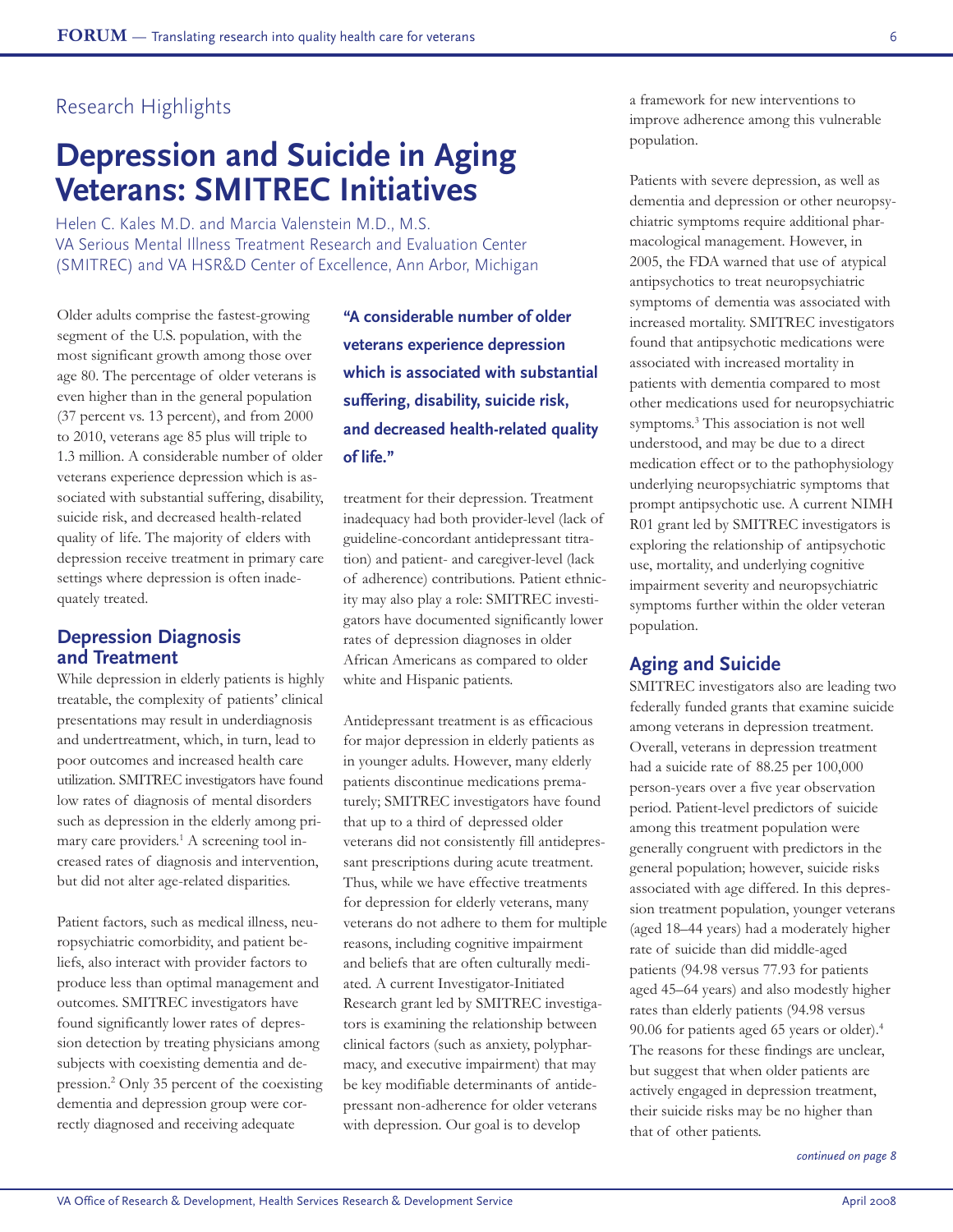# **Highlights of the 2008 HSR&D National Meeting**

"Implementation Across the Nation: From Bedside and Clinic to Community and Home" was the theme of the 26th VA HSR&D National Meeting that was held February 13-15, 2008 in Baltimore, Md. Hosted by HSR&D's Center for Research in the Implementation of Innovative Strategies in Practice (Iowa City), the meeting included 580 researchers, clinicians, and policymakers who participated in more than 30 paper sessions and workshops, and viewed 120 posters on an array of veteran-related health care issues, as well as several exhibits. This national forum provided many opportunities for discussion, collaboration, and the development of strategies that will improve health care for veterans, including our new generation of veterans returning from Iraq and Afghanistan.

The theme reflects the need to extend what we have learned about the dissemination of information and the implementation of new interventions in clinics and hospitals to a broader range of delivery settings and to new veteran populations. Other research presentations focused on diseases/conditions that are prevalent among veterans, and interventions, including: home-based monitoring to improve blood pressure control, post-traumatic stress disorder (PTSD), pain management, racial differences in type 2 diabetes, traumatic brain injury in OIF/OEF veterans, and reducing the risk of cardiovascular disease.

## **Meeting Highlights**

The meeting featured special guest speakers: Carole Estabrooks, R.N., Ph.D., Professor of Nursing at the University of Alberta, who spoke about the state of implementation science; and Garth Stewart, a recent veteran injured in Iraq, who told attendees about his experiences with both DoD and VA health care. Carolyn Clancy, M.D., Director of the Agency for Healthcare Research and Quality (AHRQ) gave the keynote address, "Quality at All Bedsides."

Her comments focused on getting clinical research to the bedside quickly—providing the right care to the right patient at the right time. She also discussed AHRQ and VA's joint projects, including Partners in Patient Safety Improvement Corps, which works to identify the root causes of adverse events.

David Atkins, M.D., M.P.H., the new director of VA HSR&D's Quality Enhancement Research Initiative (QUERI), addressed the importance of bringing research into dayto-day practice. Director of HSR&D, Seth Eisen, M.D., M.Sc., discussed the importance of implementation science, in addition to focusing on HSR&D research priorities that include VA/DoD collaborations, genomics, and health issues affecting veterans, particularly the importance of pre-deployment data to understanding the etiology of conditions affecting these veterans. Joel Kupersmith, M.D., VA's Chief Research and Development Officer, emphasized the importance of health services research in the field of genomics, as well as a new virtual informatics consortium that will allow even better use of VA's electronic medical record.

Next year's HSR&D national meeting is planned for February 2009 under the theme, "Defining Optimal Care: Balancing Quality, Cost and Patient Preferences." A call for abstracts will be disseminated this summer. Watch the HSR&D website for dates and details.

## **Asch Receives 2008 Under Secretary's Award for Outstanding Achievement**

David A. Asch, M.D., M.B.A., has received this year's prestigious Under Secretary's Award for Outstanding Achievement in Health Services Research. The award recognizes a VA researcher whose work has led to major improvements in the quality of veterans' health care, has made key contributions to the future of health services research through excellence in training and mentorship, and has enhanced the visibility and reputation of VA research through national leadership.



Through nearly twenty years as a VA health services researcher, exceptional mentor, and leader, Dr. Asch has exemplified the qualities the Award represents. Dr. Asch is the co-Director of HSR&D's Center for Health Equity Research and Promotion (Pittsburgh-Philadelphia), whose mission is to reduce disparities and promote quality in health and health care among veterans and other populations. Dr. Asch's research aims to understand how physicians and patients behave and make medical choices in clinical, financial, and ethically-charged settings, including the adoption of new pharmaceuticals or medical technologies, the purchase of insurance, care at the end of life, organ transplantation, genetic testing, and equity. His research combines elements of economic analysis with moral and psychological theory and marketing. Dr. Asch practices internal medicine at the Philadelphia VA Medical Center and teaches health policy at the Wharton School at the University of Pennsylvania.

In the above photo, Dr. Joel Kupersmith is shown presenting the award to Dr. Asch at the HSR&D National Meeting.